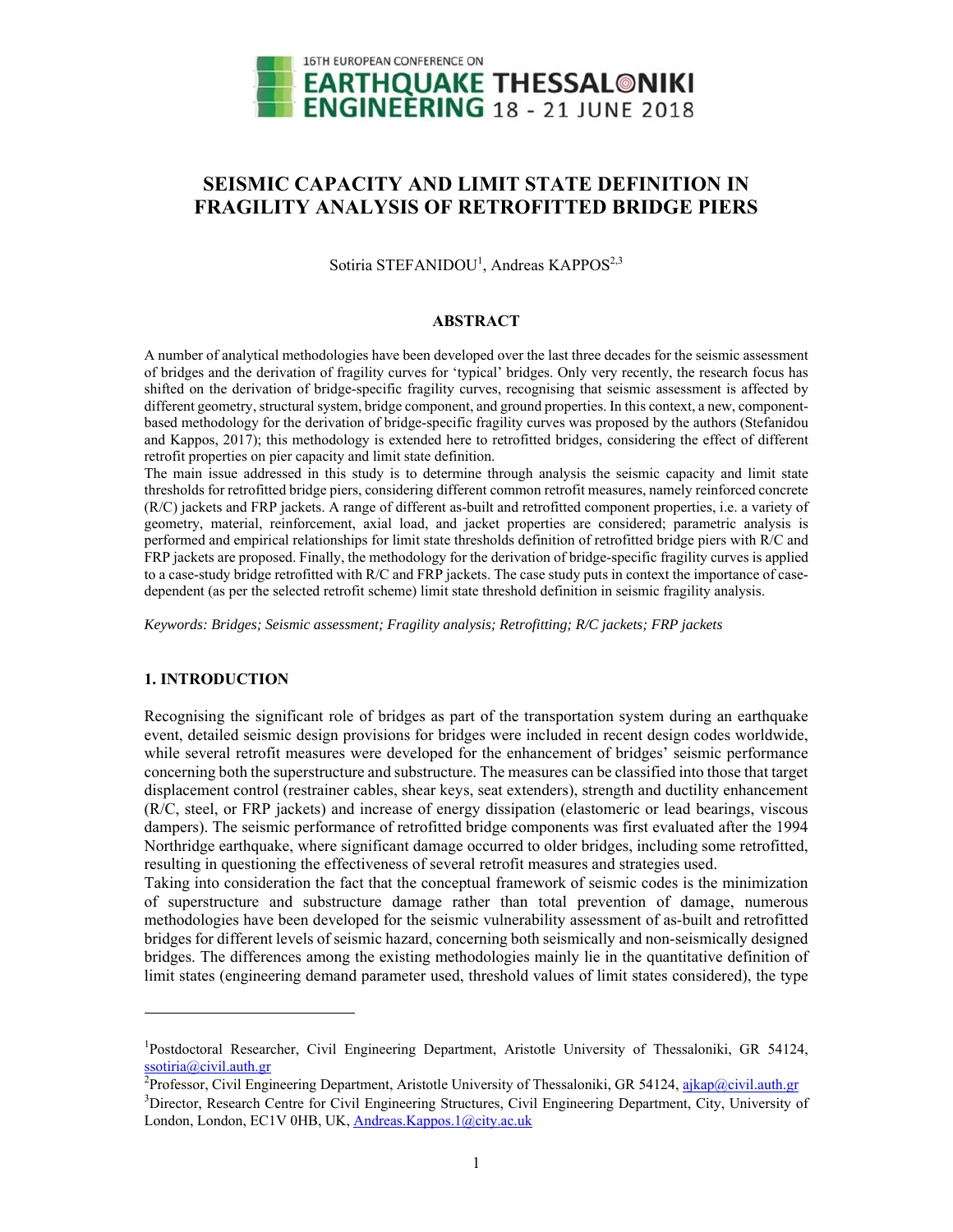of analysis, the treatment of uncertainty and the probabilistic model used for fragility analysis (probabilistic seismic demand model, response surface models, 'metamodels') (Nielson, 2005, Towashiraporn, 2004). It should be underlined that the methodologies developed for retrofitted bridges are very few (Padgett and DesRoches 2009, Kim and Shinozuka, 2004), whereas the limit state thresholds proposed for the retrofitted components in terms of the selected engineering demand parameter (i.e. drift, curvature ductility) are not differentiated from the corresponding ones for as-built components, nor accounting for the effect of the properties of the specific retrofit measures (e.g. drift limits according to HAZUS recommendations are not differentiated for the case of R/C and FRP jacket). Since fragility is the probability that bridge damage exceeds a specific limit state threshold for a given level of earthquake intensity, the key issue for a reliable estimation is the qualitative and quantitative limit state definition (capacity), and the demand estimation. To this end, a new methodology was recently proposed by the authors (Stefanidou and Kappos, 2017), providing empirical relationships for component-specific limit state definition, two alternative procedures for demand estimation based on the desired level of accuracy and computational cost, and uncertainty treatment (uncertainties in capacity, demand and limit state definition are quantified). The main issue addressed herein, is the extension of the methodology to retrofitted bridges. Empirical relationships for the calculation of component-specific limit state thresholds (in terms of displacement) are proposed for piers retrofitted with different methods (R/C and FRP jackets). The effect of varying as-built and retrofitted pier properties on component capacity and limit state definition is presented and discussed, and the methodology is then applied to a case-study bridge, to derive fragility curves for the two alternative retrofit strategies (R/C and FRP jackets). The effect of component-specific limit state definition on fragility curves of retrofitted bridges is outlined, comparing the fragility curves from the proposed methodology to those derived considering limit state thresholds according to HAZUS recommendations (Mander and Basöz, 1999).

## **2. METHODOLOGY FOR THE DEVELOPMENT OF BRIDGE-SPECIFIC FRAGILITY CURVES FOR RETROFITTED BRIDGES**

A new methodology for the development of bridge-specific fragility curves was recently proposed by the authors with a view to improving the reliability of loss assessment and prioritizing retrofit of the bridge stock. A detailed description of the methodology can be found elsewhere (Stefanidou and Kappos, 2017, Stefanidou, 2016); its key features are listed below, highlighting the ones relating to the extension to retrofitted bridges:

- Fragility of all critical components is accounted for in the estimation of the bridge system's fragility. Piers, bearings and abutments are considered as critical components, while series connection between components is assumed for the estimation of system fragility.
- Limit state (LS) thresholds for retrofitted components are qualitatively and quantitatively defined based on available experimental data and analysis results. Four limit states are considered, and component damage is defined in terms of local engineering demand parameters (EDPs) (such as curvature), while mapping of local to global EDPs (i.e. displacement of control point  $d_i$ ) is performed using inelastic analysis results.
- A database of piers retrofitted with various techniques (i.e. R/C or FRP jacket) is created, considering a wide range of possible properties of as-built pier and retrofitted piers. Damage is initially defined in terms of *local* EDPs (i.e. curvature correlated with crack widths), mapped to *global* EDPs (i.e. displacement of component control point) via inelastic (pushover) component analysis, considering both flexural and shear failure modes. Analyses results are processed using the advanced least squares method and empirical relationships for component-specific LS threshold  $(d<sub>i</sub>)$  values are provided for different pier types (circular and hollow circular piers) and retrofit measures (R/C and FRP jackets), considering the effect of as-built core and jacket properties on threshold values.
- Two alternative procedures (detailed and simplified) for demand estimation based on the desired level of accuracy and computational cost are proposed for seismic demand estimation at the control point of each component. The minimum requirements for the simplified procedure are the consideration of correlation between components, and of different boundary conditions at abutment location (open-closed gap).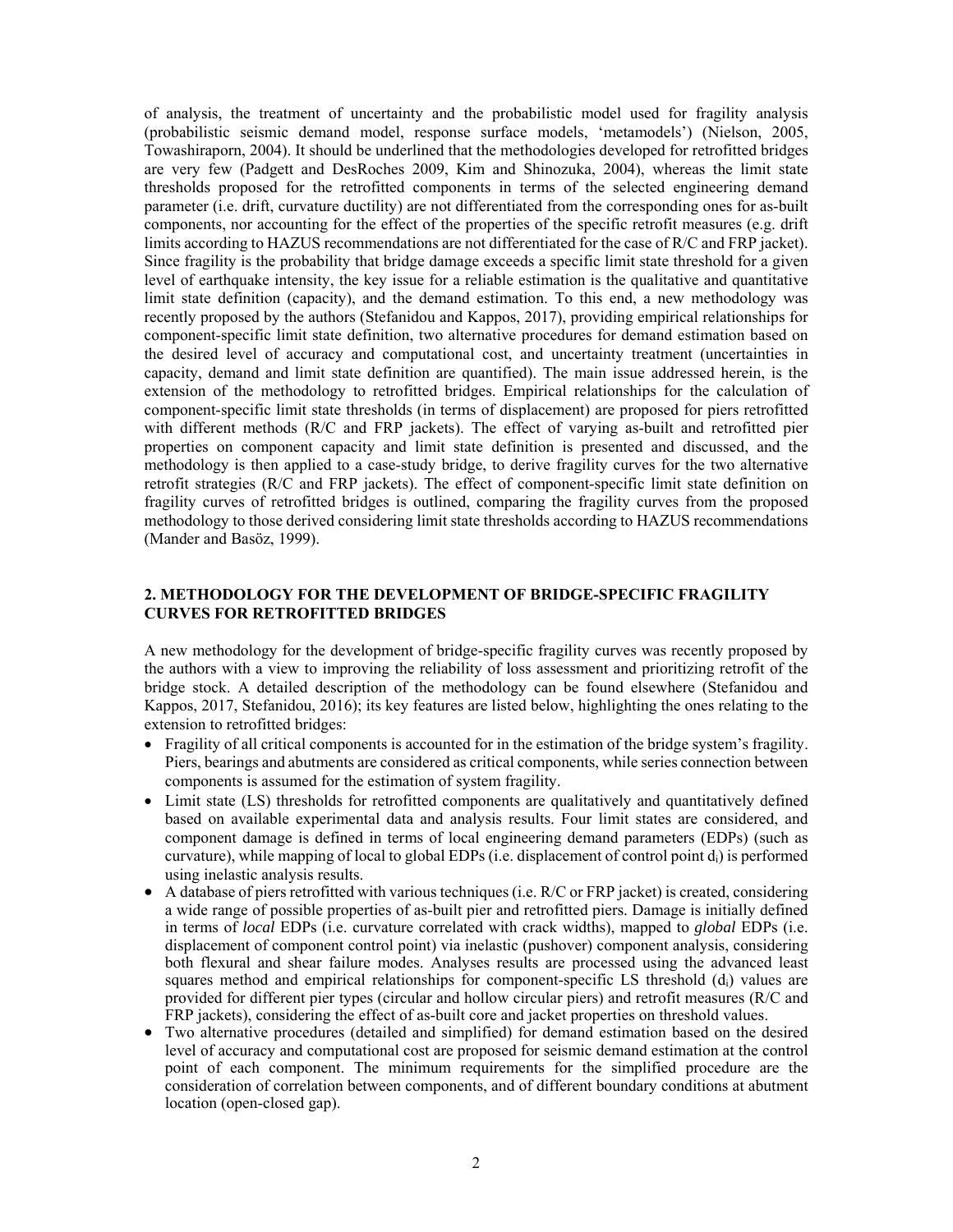- Uncertainties in capacity, demand, and limit state definition are quantified for retrofitted components and system assuming the distribution of key random variables, namely material strengths (core and jacket), ultimate concrete strain and plastic hinge length, gap size, bearings, and ground properties.
- Development of MATLAB-based software for the calculation of bridge-specific fragility curves for as-built and retrofitted bridges, that drastically reduces the time and effort required for the implementation of the proposed methodology to a large number of bridges within an inventory.

## **3. SEISMIC CAPACITY AND LIMIT STATE DEFINITION FOR RETROFITTED BRIDGE PIERS**

As described in the previous section, the first step of the proposed component-based methodology for the development of bridge-specific fragility curves for retrofitted bridges is the estimation of component capacity, namely the quantification of *limit state* (damage state) *thresholds*. According to the basic principles of the methodology proposed, limit state thresholds should be component-specific, additionally accounting for the specific properties of the retrofit measure. It is noted that the present paper focuses on the most critical component of bridges, namely bridge piers; data for limit state thresholds for bearings and abutments can be found elsewhere (Stefanidou, (2016), Stefanidou and Kappos (2015)).

Since both as-built pier core and jacket properties should be considered for limit state thresholds' quantification, a database for cylindrical (and hollow cylindrical) piers retrofitted with R/C and FRP jackets is created, assuming a broad range of varying core and jacket parameters (Figure 1). The latter include pier geometry, axial load, material strength, reinforcement properties, and jacket thickness and properties; the database is created considering all possible combinations.

| $\rho_{l,core}$<br>$\rho_{w,core}$<br>djack (m)       | $f_{c,core}, f_{y,core}, v$<br>Dcore (m) |               | $\rho_{\text{task}}$<br>Pwjack<br>f <sub>cjack</sub> , f <sub>yjack</sub><br>djack (m) | P <sub>Lcore</sub><br>$\rho_{w,core}$ | $f_{c,core}, f_{y,core}, v$<br>$\overline{D(m)}$ |        | $f_i, E_i$<br>$t_{fvp}$ ,n |
|-------------------------------------------------------|------------------------------------------|---------------|----------------------------------------------------------------------------------------|---------------------------------------|--------------------------------------------------|--------|----------------------------|
| Parameters                                            |                                          | Values        |                                                                                        | Parameters                            |                                                  | Values |                            |
| $D_{\text{core}}(m)$                                  | 1.50                                     | 2.0           |                                                                                        | $Dcore$ (m)                           | 1.50                                             | 1.80   | 2.0                        |
| $\mathbf{v}$                                          | 0.15                                     | 0.30          |                                                                                        | ν                                     | 0.15                                             | 0.30   |                            |
| $\rho_{1,\text{core}}$                                | 0.005                                    | 0.020         |                                                                                        | $\rho_{l,core}$                       | 0.005                                            | 0.020  |                            |
|                                                       |                                          |               |                                                                                        |                                       | 0.007                                            |        |                            |
| $\rho_{w,core}$                                       | 0.007                                    | 0.012         |                                                                                        | $\rho_{\text{w,core}}$                | 5                                                | 0.012  |                            |
|                                                       | 5<br>16                                  | 25            | 30                                                                                     | fc,core (MPa)                         | 16                                               | 25     | 30                         |
| $f_{c,core}$ (MPa)                                    |                                          | 400           | 500                                                                                    | $f_{y,core}(MPa)$                     | 220                                              | 400    | 500                        |
| $f_{y,core}$ (MPa)                                    | 220                                      |               |                                                                                        | trap(mm)                              | 0.3                                              | 0.5    | 0.8                        |
| $d_{\text{jack}}\left(m\right)$<br>$\rho_{1, iacket}$ | 0.10<br>0.01                             | 0.20<br>0.025 | 0.30                                                                                   | n (number of<br>layers)               | 1                                                | 3      | 5                          |
| $\rho_{w, \text{jacket}}$                             | 0.009                                    | 0.015         |                                                                                        |                                       | 22500                                            |        |                            |
| fc.jacket (MPa)                                       | 30                                       | 40            | 45                                                                                     | $E_i(MPa)$                            | 0                                                | 75000  |                            |

Figure 1. Parameters considered for cylindrical piers retrofitted with R/C and FRP jackets

Limit state thresholds are initially qualitatively and quantitatively defined using *local* EDPs, namely the (R/C or FRP) retrofitted section's curvature related to the material strains developed (Table 1). For the quantitative definition of the four limit states considered, material strain limits based on literature recommendations and relevant experimental results are used (Lu et al., (2005), Sheikh and Legeron, (2010), Priestley et al., (2007), Mirmiran and Shahawy, (1997)). Subsequently, moment-curvature analysis of the pier cross sections is performed and the curvature value at the step that material strain limits (listed in Table 1) are exceeded is recorded ( $\varphi_1$ ,  $\varphi_2$ ,  $\varphi_3$ ,  $\varphi_4$ ).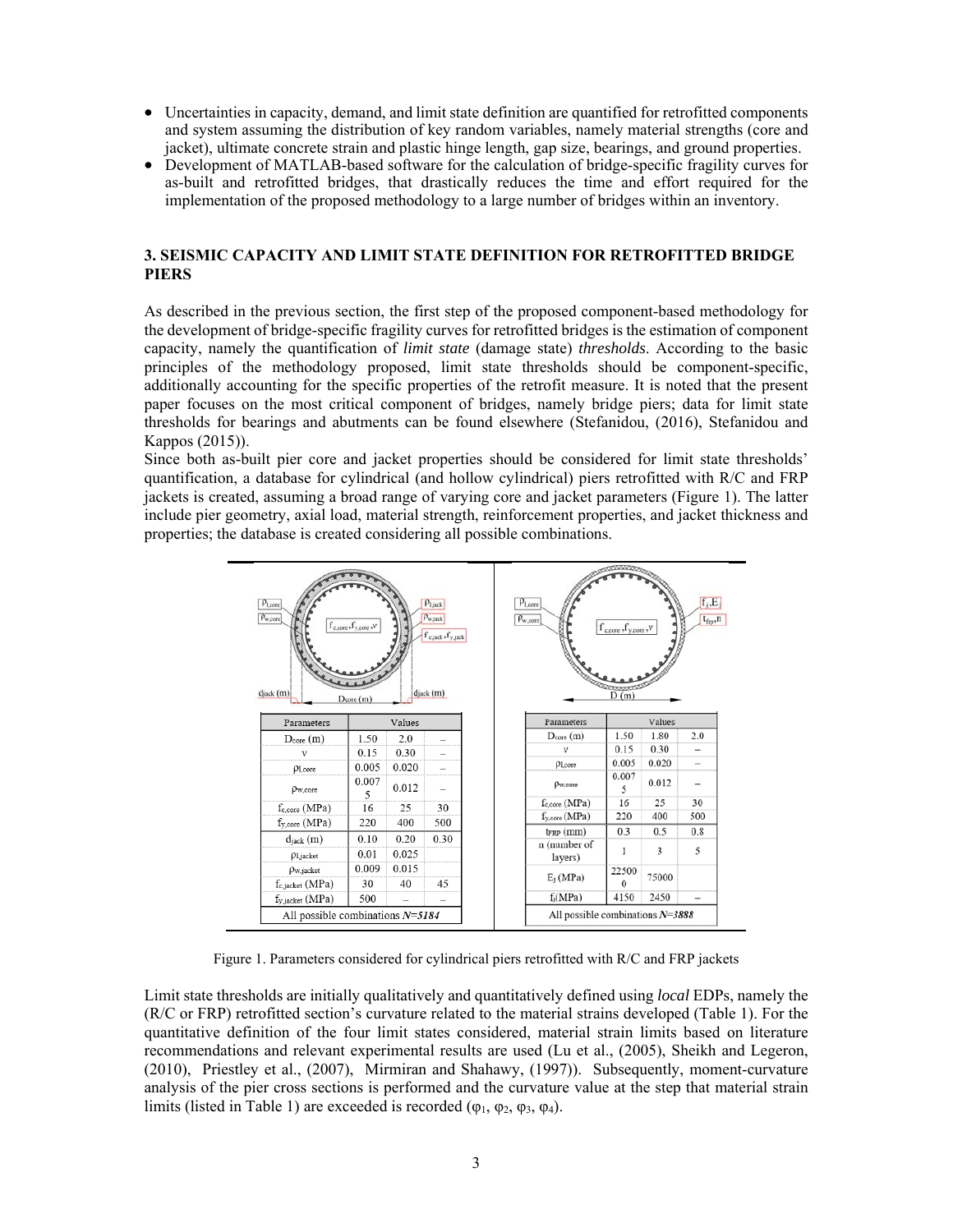At this point it should be noted, that for the case of retrofitted piers (with R/C and FRP jackets), additional failure modes should be considered, compared to as-built sections. In particular, for piers retrofitted with R/C jackets, the possibility that the ultimate deformation is exceeded in the concrete core before the jacket, should be accounted for. It is however noted that the latter happens rarely and for jacket thicknesses up to 10cm. Local EDPs (and hence the capacity) of retrofitted sections are strongly affected by the model of confined concrete (R/C or FRP jacket) adopted for moment-curvature analysis. The key parameter that should be accounted for during model selection is the consideration of core confinement, affecting the ultimate stress and deformation. For example, for the case of R/C jacketed piers, consideration of core confinement results in substantial increase of confinement efficiency ('double' core confinement, Ong *et al.*, 2004). For the case of FPR-confined concrete, a large number of available confinement models ignore core confinement, while in some cases, simultaneous consideration (superposition) of confinement due to core transverse reinforcement and FRP is suggested. However, Biskinis and Fardis, (2013) suggested that the above is not accurate, since core confinement is activated subsequent to FRP rupture. Regarding the estimation of ultimate curvature and failure for the case of piers retrofitted with FRP jacket, increased effectiveness due to initial core confinement is proposed, according to the following (Biskinis and Fardis, 2013):

- Estimation of ultimate curvature and failure assuming confinement due to the FRP jacket only.
- Estimation of ultimate curvature and failure of the core, assuming confinement due to transverse reinforcement only (after FRP rupture). If the core's flexural capacity is greater than 80% of that corresponding to confinement due to FRP jacketing only, the ultimate core deformation is assumed to be reached later.

| Limit State (LS)                     | Threshold values of curvature $(\varphi)$                                                                                                                          | Quantitative Performance<br>Description                                                                                               |
|--------------------------------------|--------------------------------------------------------------------------------------------------------------------------------------------------------------------|---------------------------------------------------------------------------------------------------------------------------------------|
| $LS 1 - Minor-$<br>Slight damage     | $\varphi_1$ : $\varphi_v$                                                                                                                                          | Quasi-elastic behaviour - Cracks<br>barely visible.                                                                                   |
| $LS$ 2 – Moderate<br>damage          | $\varphi_2$ : min ( $\varphi$ : $\varepsilon > 0.004$ , $\varphi$ : $\varepsilon \ge 0.015$ )                                                                      | Spalling of the cover concrete;<br>strength may continue to increase –<br>Crack width 1-2mm.                                          |
| LS $3 - Major$ -<br>Extensive damage | <b><math>\varphi_3</math>:</b> min ( $\varphi$ : $\varepsilon_c \leq 0.004 + 1.4 \cdot \rho_w \cdot \frac{f_{yw}}{f_w}$ ,<br>$\varphi$ : $\varepsilon \geq 0.06$ ) | First hoop fracture, buckling of<br>longitudinal reinforcement, initiation<br>of crushing of concrete core – Crack<br>$width > 2mm$ . |
| LS $4-$<br>Failure-Collapse          | $\varphi_4$ : min ( $\varphi$ : <i>M</i> < 0.90 · <i>M</i> <sub>max</sub> , $\varphi$ : $\varepsilon \ge 0.075$ )                                                  | Loss of load-carrying capacity -<br>patches of white began to show,<br>plastic flow of resin, FRP rupture-<br>Collapse                |

Table 1. Limit state thresholds of retrofitted piers in terms of local EDP

Based on the above, moment-curvature analysis is performed for the retrofitted sections included in the database (all possible combinations of parameters shown in Figure 1); moment-curvature (M-φ) curves and thresholds in curvature terms  $(\varphi_1, \varphi_2, \varphi_3, \varphi_4)$  are obtained. Since the methodology proposed for the calculation of bridge-specific fragility curves considers multiple critical components, the use of *global* EDPs (i.e. displacement of component control point) is suggested, relating local to global damage. To this end, inelastic (pushover) analysis of retrofitted piers is performed, considering cantilever column model with concentrated plasticity, to obtain limit state thresholds in displacement terms (Figure 2). The calculated moment-curvature curves are used as input at plastic hinge locations; details regarding the plastic hinge length calculation can be found elsewhere (Stefanidou and Kappos, 2017). A broad range of pier heights (5~20m) is considered and pushover analysis is performed taking into account P-delta effects. The displacement of the cantilever tip  $(d<sub>i</sub>)$  at the instant that the deformation of the plastic hinge exceeds limit state thresholds ( $\varphi_1$ ,  $\varphi_2$ ,  $\varphi_3$ ,  $\varphi_4$ ), is recorded, using ad-hoc software developed in Matlab, additionally considering shear failure modes;  $d_1$ ,  $d_2$ ,  $d_3$ ,  $d_4$  are then derived. In particular, the shear demand at each step is compared to the ultimate shear capacity  $V_u$  and the associated displacement value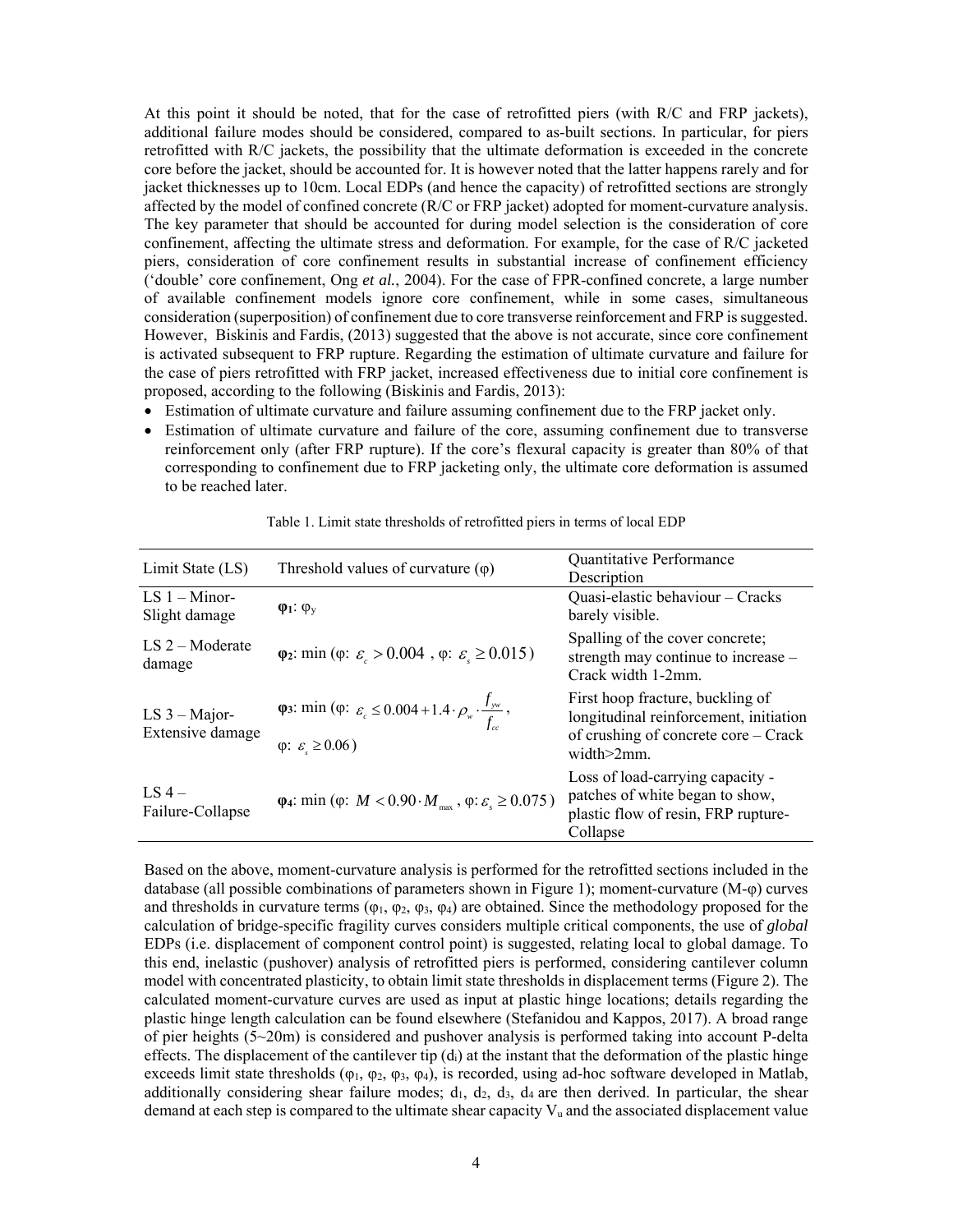is recorded and compared to the one derived considering flexural failure. Threshold values in displacement terms depend on the boundary conditions (pier-to-deck connection and foundation type); therefore, the displacement of the equivalent cantilever is related to that of the restrained pier as described in Figure 2 and, in more detail, in Stefanidou and Kappos, (2017).



Figure 2. Calculation of limit state thresholds in displacement terms (global engineering demand parameter)

All retrofitted sections (R/C and FRP jackets) are paired with the considered range of pier heights  $(5~20m)$ , inelastic cantilever models are created, and pushover analyses are performed for the calculation of limit state thresholds in displacement terms  $(d_1, d_2, d_3, d_4)$ . Analysis results are processed using the advanced least squares method for linear equality constraints and empirical relationships are proposed for the calculation of limit state thresholds of retrofitted piers, relating as-built and retrofitted values, as presented in Table 2 for the case of cylindrical piers retrofitted with R/C and FRP jackets.

| <b>Cylindrical Piers (RC Jacket)</b>                                                                                                                                                                                             |             |             |             |             |                                |             |  |
|----------------------------------------------------------------------------------------------------------------------------------------------------------------------------------------------------------------------------------|-------------|-------------|-------------|-------------|--------------------------------|-------------|--|
| $(\delta_{_{RC}}/$ H) $/(\delta_{_{core}}/$ H) = $\beta_{_0}$ + $\beta_{_1} \cdot (D_{_{RC}}/D_{_{core}})$ + $\beta_{_2} \cdot (\rho_{_{l, RCj}}/ \rho_{_{l, core}})$ + $\beta_{_3} \cdot (\rho_{_{w, RCj}}/ \rho_{_{w, core}})$ |             |             |             |             |                                |             |  |
| $+\beta_{4}\cdot(f_{c,RCI}/f_{c.core})+\beta_{5}\cdot(f_{v,RCI}/f_{v.core})$                                                                                                                                                     |             |             |             |             |                                |             |  |
|                                                                                                                                                                                                                                  | $\beta_0$   | $\beta_1$   | $\beta$ ,   | $\beta_{3}$ | $\beta_{\scriptscriptstyle 4}$ | $\beta_{5}$ |  |
| $(\delta_{1,RCi} / H)/(\delta_{1,core} / H)$                                                                                                                                                                                     | $+0.566$    | $+0.059$    | $+0.129$    | $+0.016$    | $-0.169$                       | $+0.399$    |  |
| $(\delta_{2,RCi}/\mathrm{H})/(\delta_{2,core}/\mathrm{H})$                                                                                                                                                                       | $+1.167$    | $-0.353$    | $+0.012$    | $+0.007$    | $+0.002$                       | $+0.164$    |  |
| $(\delta_{3,RCi}/\mathrm{H})/(\delta_{3,core}/\mathrm{H})$                                                                                                                                                                       | $+0.802$    | $-0.212$    | $-0.013$    | $+0.219$    | $-0.324$                       | $+0.528$    |  |
| $(\delta_{4,RCi}/\mathrm{H})/(\delta_{4,core}/\mathrm{H})$                                                                                                                                                                       | $+1.094$    | $-0.274$    | $+0.003$    | $+0.124$    | $-0.334$                       | $+0.388$    |  |
| <b>Cylindrical Piers (FRP Jacket)</b>                                                                                                                                                                                            |             |             |             |             |                                |             |  |
| $(\delta_{FRP_i} / H) / (\delta_{core} / H) = \beta_0 + \beta_1 \cdot (D_{FRP,j} / D_{core}) + \beta_2 \cdot (E_{FRP,j} / E_{c,core}) + \beta_3 \cdot (f_{jFRP,j} / f_{c,core})$                                                 |             |             |             |             |                                |             |  |
| $+ \beta_{4} \cdot (\rho_{f\!F\!R\!P,i} / \rho_{w,core})$                                                                                                                                                                        |             |             |             |             |                                |             |  |
|                                                                                                                                                                                                                                  | $\beta_0$   | $\beta_1$   | $\beta$     |             | $\beta_3$                      | $\beta_4$   |  |
| $(\delta_{1,FRP_i} / H) / (\delta_{1,core} / H)$                                                                                                                                                                                 | $-1.27e+02$ | $+1.28e+02$ | $-9.14e-03$ |             | $+4.06e-03$                    | $+4.89e-02$ |  |
| $(\delta_{2,FRPi}/\mathrm{H})/(\delta_{2,core}/\mathrm{H})$                                                                                                                                                                      | $-7.610$    | $+8.580$    | $+2.67e-03$ |             | $+4.49e-04$                    | $2.91e-02$  |  |
| $(\delta_{3.FRPi}/\mathrm{H})/(\delta_{3.core}/\mathrm{H})$                                                                                                                                                                      | $+9.02e+01$ | $-8.96e+01$ | $-1.07e-01$ |             | $+1.40e-02$                    | $+4.71e-01$ |  |
| $(\delta_{4,FRP_i} / H) / (\delta_{4,core} / H)$                                                                                                                                                                                 | $+7.56e+01$ | $-7.49e+01$ | $-7.61e-02$ |             | $+1.11e-02$                    | $+4.02e-01$ |  |

Using the aforementioned empirical relationships, the effect of varying as-built and retrofitted parameters on seismic capacity (limit state thresholds) can be easily assessed. For example, the effect of different reinforcement ratios and material strengths on displacement ductility ratio, is illustrated in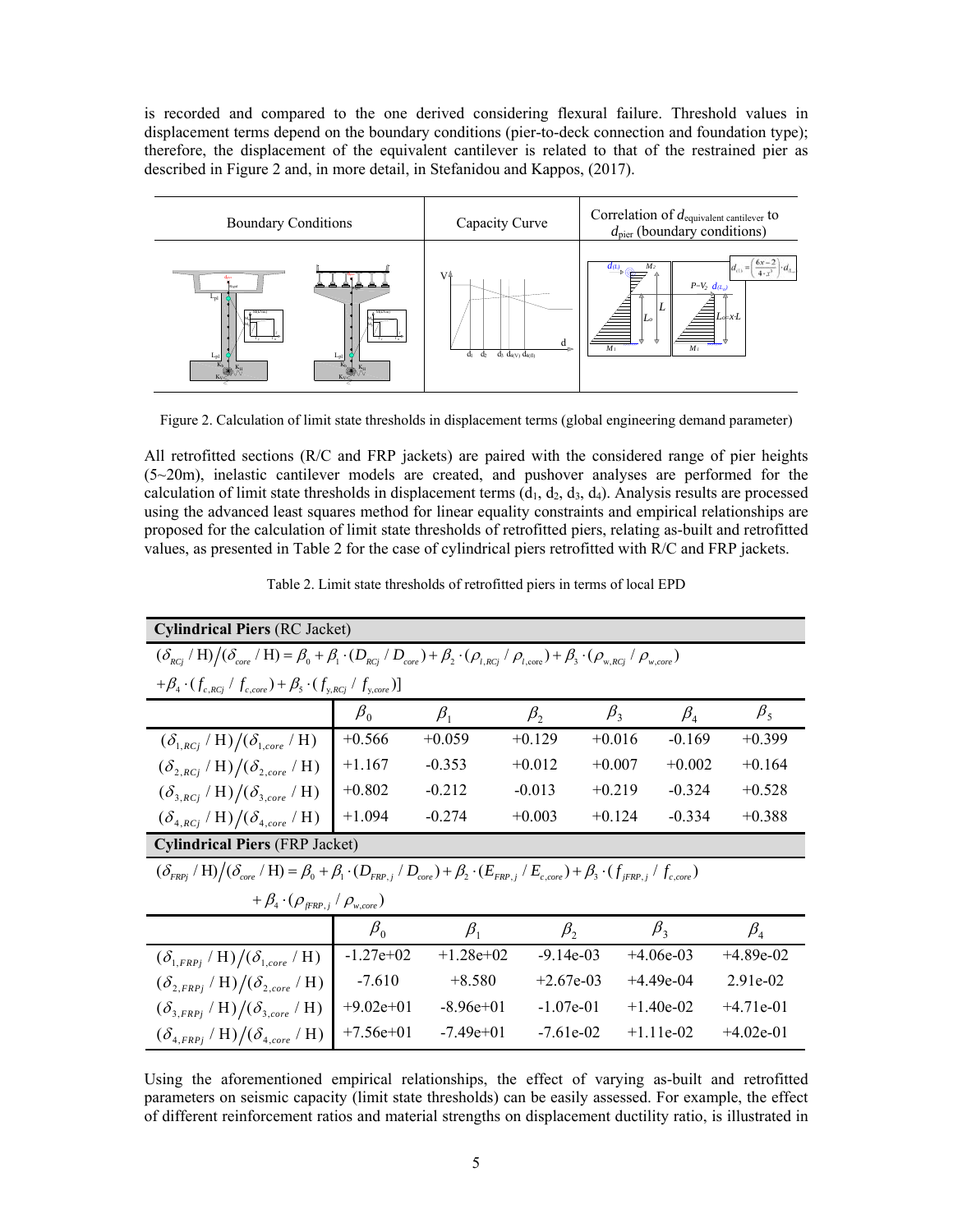Figure 3 for the case of cylindrical piers retrofitted with R/C and FRP jacket. Regarding the R/C jacketed piers, it is noted that the effect of transverse reinforcement on displacement ductility is greater than the relevant of longitudinal reinforcement, whereas for the FRP jacketed piers, the confinement effectiveness is the most critical parameter. Based on the above, the empirical relationships can be further used for the preliminary selection and effectiveness evaluation of the retrofit measure on pier capacity.



Figure 3. Effect of various parameters on displacement ductility of as-built and retrofitted piers (retrofit with R/C(left) and CFRP(right) jacketing)

Capacity thresholds for the four limit states considered (minor, major, extensive damage and collapse) are depicted in Figure 4, for the case of cylindrical piers in terms of dimensionless global EDPs, namely displacement ductility  $(\mu_d)$  and drift  $(d/h)$ . The variability in limit state thresholds, that depends on both pier type and the retrofit measure, is evident; therefore, a uniform value for the threshold may either overestimate or underestimate component capacity. It should be emphasised that Figure 4 shows mean values, calculated by means of inelastic analysis of components included in the database, having a specific range of different parameters (geometry, material, reinforcement ratio and normalised axial load for each pier type).



Figure 4. Limit state thresholds of retrofitted bridge piers (R/C and FRP jackets) in terms of displacement ductility ( $\mu_{\delta}$ ) and drift (d/h %)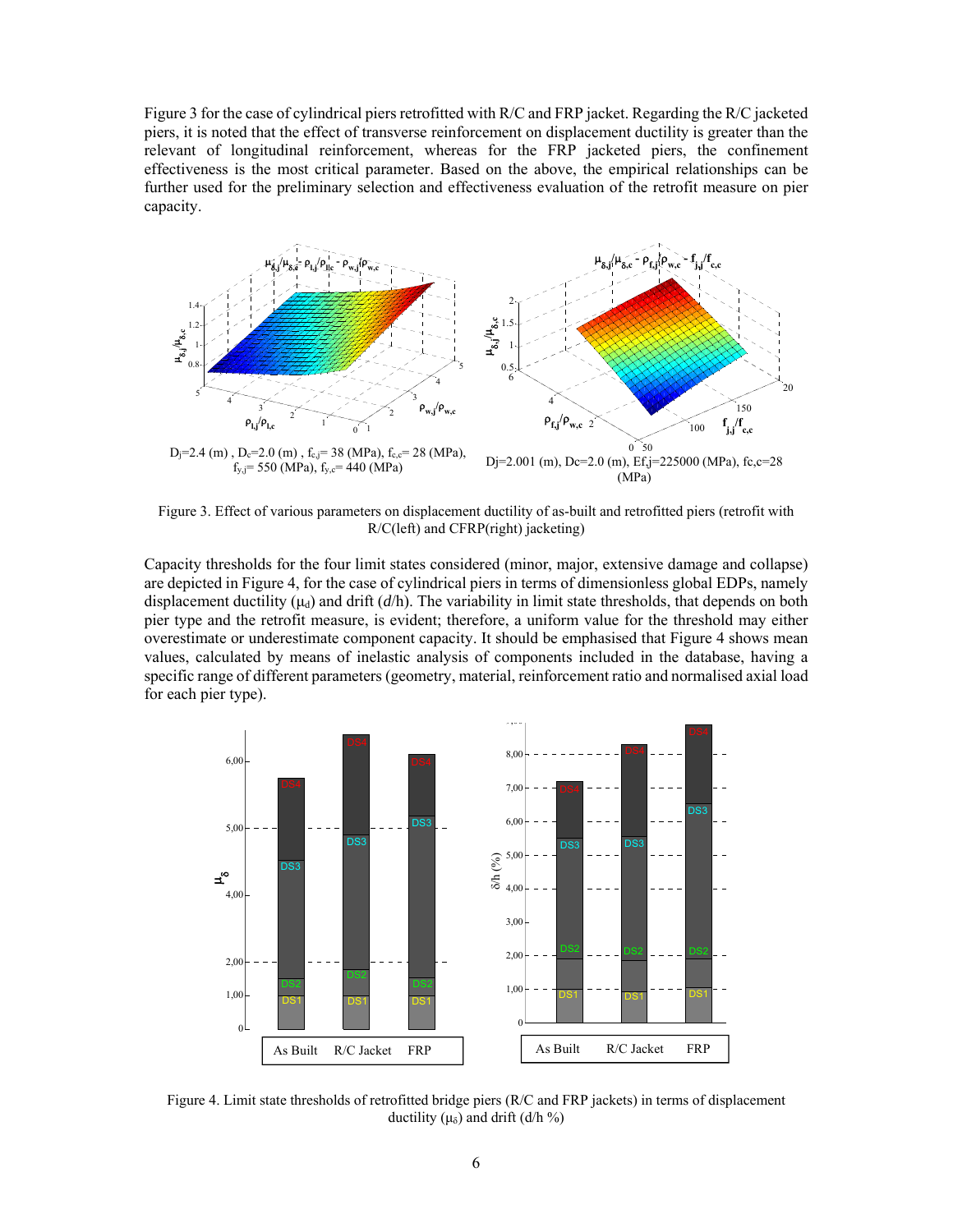Uncertainty in capacity is also estimated, assuming proper distributions of random variables (material strengths, ultimate strain  $\varepsilon_{cu}$ , and plastic hinge length  $L_{pl}$ ), with mean and standard deviation values, as described in Stefanidou and Kappos (2015). Latin Hypercube sampling is used with 100 realizations of each retrofitted member, analysis results are processed, and dispersion  $(\beta_c)$  values are proposed for each different retrofit technique (Table 3).

| Retrofit measure  | $\beta_{c, L.S.1}$ | $\beta_{c, L.S.2}$ | $p_{c, L.S.3}$ | $\beta_{c, L.S.4}$ | $P_{c,mean}$ |
|-------------------|--------------------|--------------------|----------------|--------------------|--------------|
| $R/C$ Jacket      | 0.17               | 0.28               | 0.37           | 0.41               | 0.31         |
| <b>FRP</b> Jacket | 0.10               | 0.32               | 0.46           | 0.52               | 0.35         |

Table 3. Uncertainty in capacity of retrofitted piers

## **4. SEISMIC DEMAND, RELATED UNCERTAINTIES AND DERIVATION OF BRIDGE-SPECIFIC FRAGILITY CURVES**

According to the methodology proposed herein, so long as component-specific threshold limit state values (capacity) and the associated uncertainty are defined, the demand at the control point of every (as-built or retrofitted) component has to be estimated, in order to derive fragility curves for each limit state. Uncertainty in demand is defined based on the results of detailed structural models and nonlinear analysis of retrofitted representative bridge types (according to the classification scheme described in Stefanidou and Kappos, 2015). Uncertainty in material properties, gap size (at the abutment), bearing stiffness and site properties are considered during analysis of representative bridges. As noted previously, reduced Monte Carlo simulation for  $N=100$  samples is used and incremental dynamic analysis for selected accelerograms scaled to different levels of earthquake intensity is performed in order to calculate  $\beta_d$  for the relevant bridge class.

A Probabilistic Seismic Demand Model (PSDM) is used to estimate the dispersion value, representing the uncertainty in demand. It is recalled here that there are two approaches regarding the implementation of the PSDM, namely the "cloud" (Probabilistic Seismic Demand Analysis) and the "scaling" (Incremental Dynamic Analysis) approach, the latter having the advantage of not requiring an a priori assumption for the probabilistic distribution of seismic demand for fitting fragility curves (Zhang and Huo, 2009). The approach implemented herein is IDA for different levels of seismic action (typically ranging from 0.1g to 1.0g). The limit state probability of exceedance at a specific intensity  $I_M$  level equals the occurrence ratio of the specific limit state, defined as the ratio of the number of damage cases ni, for the damage state i over the number of simulations *N*, i.e.

$$
P[(D \ge DS_i | I_M) = \frac{n_i}{N} \quad (i = 1 \text{ to } 4)
$$
 (1)

$$
P[(\mathbf{D} \ge \mathbf{L}\mathbf{S} | I_M) = \int_{-\infty}^{I_M} \frac{1}{I_M \cdot \sqrt{2\pi \cdot \hat{\beta}}} \cdot e^{\left\{\frac{\left[\ln(I_M) - \hat{\mu}\right]}{\hat{\lambda}}\right\}} d(I_M)
$$
(2)

Logarithmic standard deviation  $\beta_D$  is calculated for every bridge component (piers, bearings, abutments) based on the results of nonlinear response-history analysis of all the realizations considered and different levels of Ag. Mean and standard deviation values are obtained from equations 3 and 4, where *M* is the number of realizations and a<sub>i</sub> is associated with the onset of collapse for the *i*<sup>th</sup> realization (Porter et al., 2007).

$$
\hat{\mu} = \frac{1}{M} \cdot \sum_{i=1}^{M} \ln(a_i)
$$
\n(3)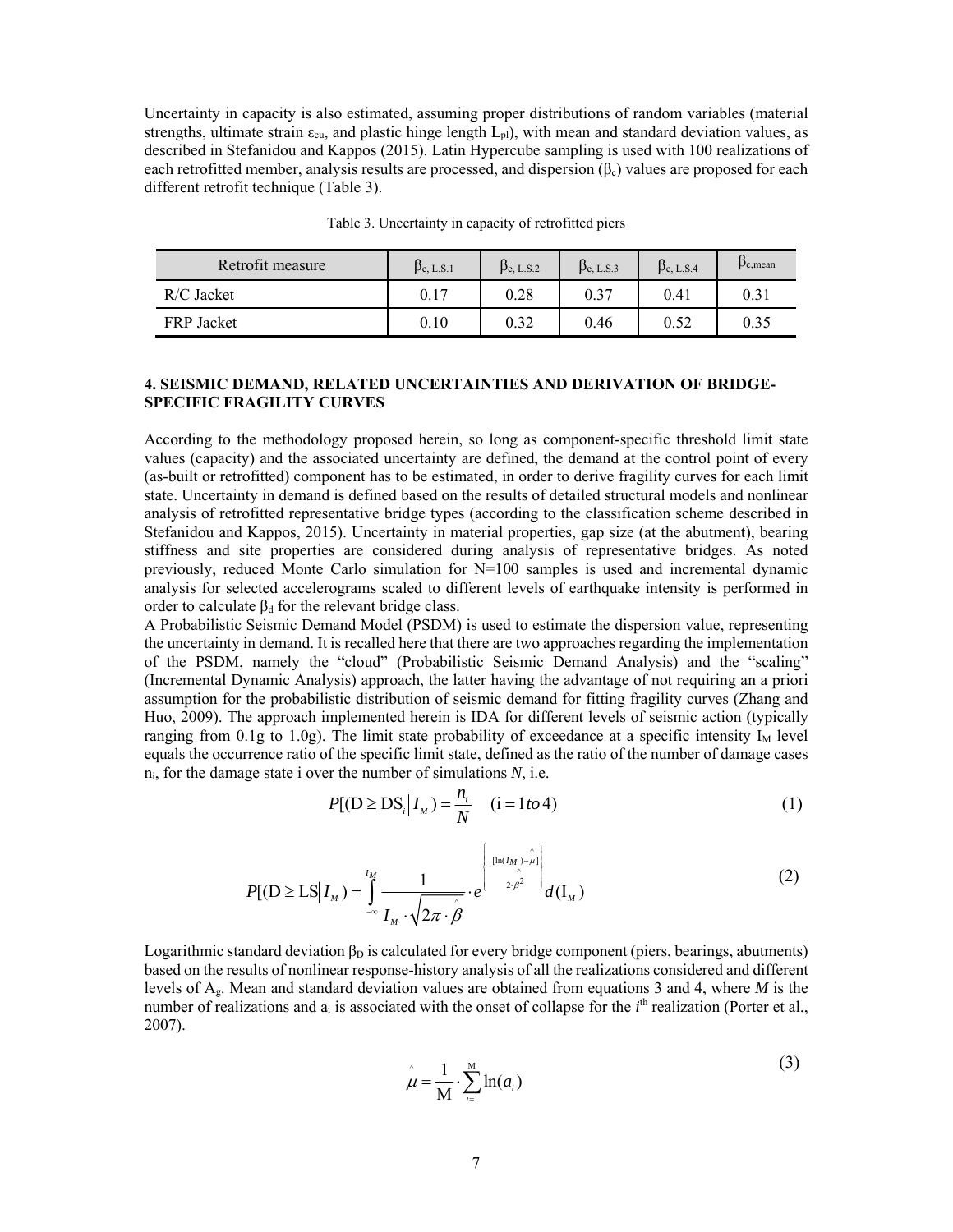$$
\hat{\beta}_D = \sqrt{\frac{1}{(M-1)} \cdot \sum_{i=1}^{M} (\ln(a_i) - \hat{\mu})^2}
$$
(4)

The total uncertainty is estimated for every component according to equation 5, under the assumption of statistical independence (discussed in Stefanidou and Kappos, 2017)

$$
\beta_{\scriptscriptstyle tot} = \sqrt{\beta_c^2 + \beta_b^2 + \beta_{\scriptscriptstyle LS}^2} \tag{5}
$$

Finally, bridge-specific fragility curves are calculated on the basis of the above (mean and standard deviation values), assuming series connection between components (equation 6) except for LS4 corresponding to bridge collapse and related to collapse of bridge piers only.

$$
P(F_{br}) = 1 - \prod_{i=1}^{m} [1 - P(F_i)] \tag{6}
$$

Where

i : Bridge components considered; namely bridge piers, bearings, abutments

P(*F*br): Probability of bridge failure

P(*F*br): Probability of component failure

### **5. CASE STUDY BRIDGE**

A typical overpass of Egnatia Motorway, N. Greece (Figure 6) having cylindrical piers monolithically connected to the deck that consists of a prestressed concrete box section, was retrofitted using different strategies, namely R/C and FRP jackets, with varying properties and bridge-specific fragility curves were derived. According to Gkatzogias and Kappos (2015), the piers of the case study bridge were overdesigned, therefore reduced (compared to the as-built bridge) diameter and longitudinal and transverse reinforcement ratios are assumed (Table 4). Definition of limit states and quantification of limit state thresholds (capacity) of the retrofitted bridge piers were calculated according to §3. The effect of different retrofit measures, varying R/C jacket parameters (jacket thickness and longitudinal reinforcement ratio) and varying FRP properties (carbon and glass FRP) on bridge fragility are studied and discussed. Since system fragility is calculated considering series connection between critical components, the effectiveness of retrofit measures and strategies should be assessed at both system and component level.



Figure 6. Case study of an Egnatia Motorway Overpass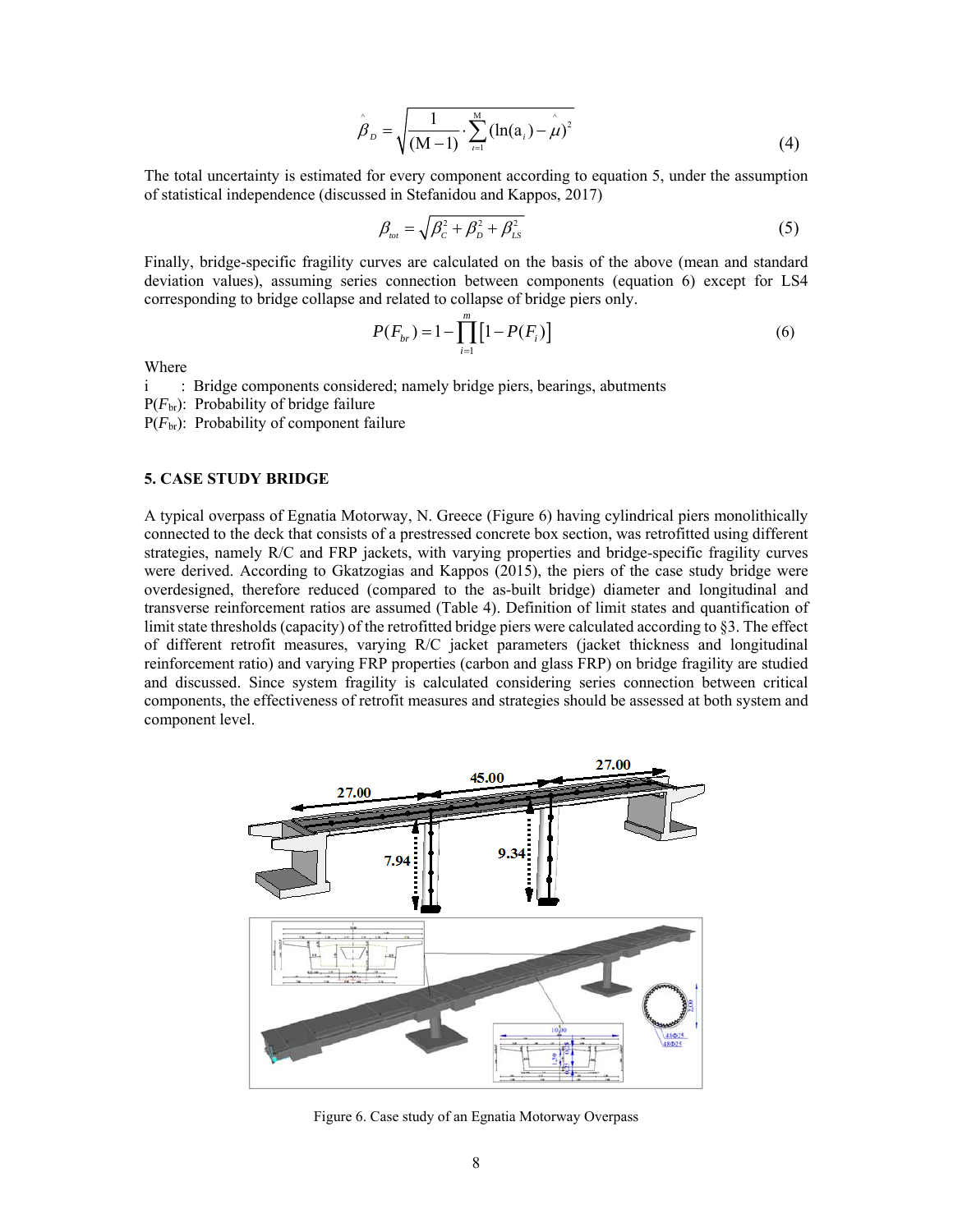| <b>Parameters</b> | As-built (AB) | <b>RC Jacket (RCJ)</b> | RCJ(A)       | RCJ(B)       |
|-------------------|---------------|------------------------|--------------|--------------|
| D(m)              | 1.50          | 1.90                   | 1.9          | 2.1          |
| $f_{c,m}$ (MPa)   | 24 (C 16/20)  | 28 (C 20/25)           | 28 (C 20/25) | 28 (C 20/25) |
| $f_{y}$ (MPa)     | 440 (S400s)   | 550 (B 500c)           | 550 (B 500c) | 550 (B 500c) |
| $\rho_1$          | 0.0102        | 0.015                  | 0.025        | 0.015        |
| $\rho_{\rm w}$    | 0.004         | 0.011                  | 0.011        | 0.011        |

Table 4. Variation of parameters of retrofitted piers (R/C jacket)

Fragility curves for as-built and retrofitted bridge, namely the probability that bridge damage exceeds a specific limit state threshold (Demand  $>$  Capacity) for different levels of earthquake intensity (PGA), are depicted in Figures 7 and 8. It is emphasised that limit state thresholds of retrofitted piers (capacity) are component-specific, calculated using the empirical relationships proposed herein, accounting for the effect of as-built and retrofitted section properties.

As shown in Figure 7 (left), both R/C and FRP jackets resulted in reduced seismic fragility of the system, mainly with regard to higher limit states, due to core confinement and ductility enhancement. It should be pointed out that R/C jackets may result in fragility *increase* for the first limit state (longitudinal direction, LS1, related to  $\varphi_y$ ), owning to the lower, compared to the as-built, yielding curvature of the R/C jacketed pier. The effectiveness of R/C jacketing is higher, compared to FRP jacketing, for the lower limit states; however, this is not the case for higher limit states, since confinement with FRP jacket results in more effective ductility enhancement. In particular, the reduce in seismic fragility for LS2 is up to 35% for the case of R/C jacketed piers and 25% for the case of piers retrofitted with FRP jackets, whereas for LS3 the relevant reduce is 40% and 47% respectively.



Figure 7. Fragility curves of the as-built (AB) and retrofitted with RC (RCJ) and FRP (CFRP) jacket bridge (longitudinal (left) and transverse (right) direction)



Figure 8. Fragility curves of the longitudinal direction retrofitted with RC jackets (RCJ, RCJA, RCJB) (left) and the transverse direction retrofitted with FRP jackets (CFRPandGFRP)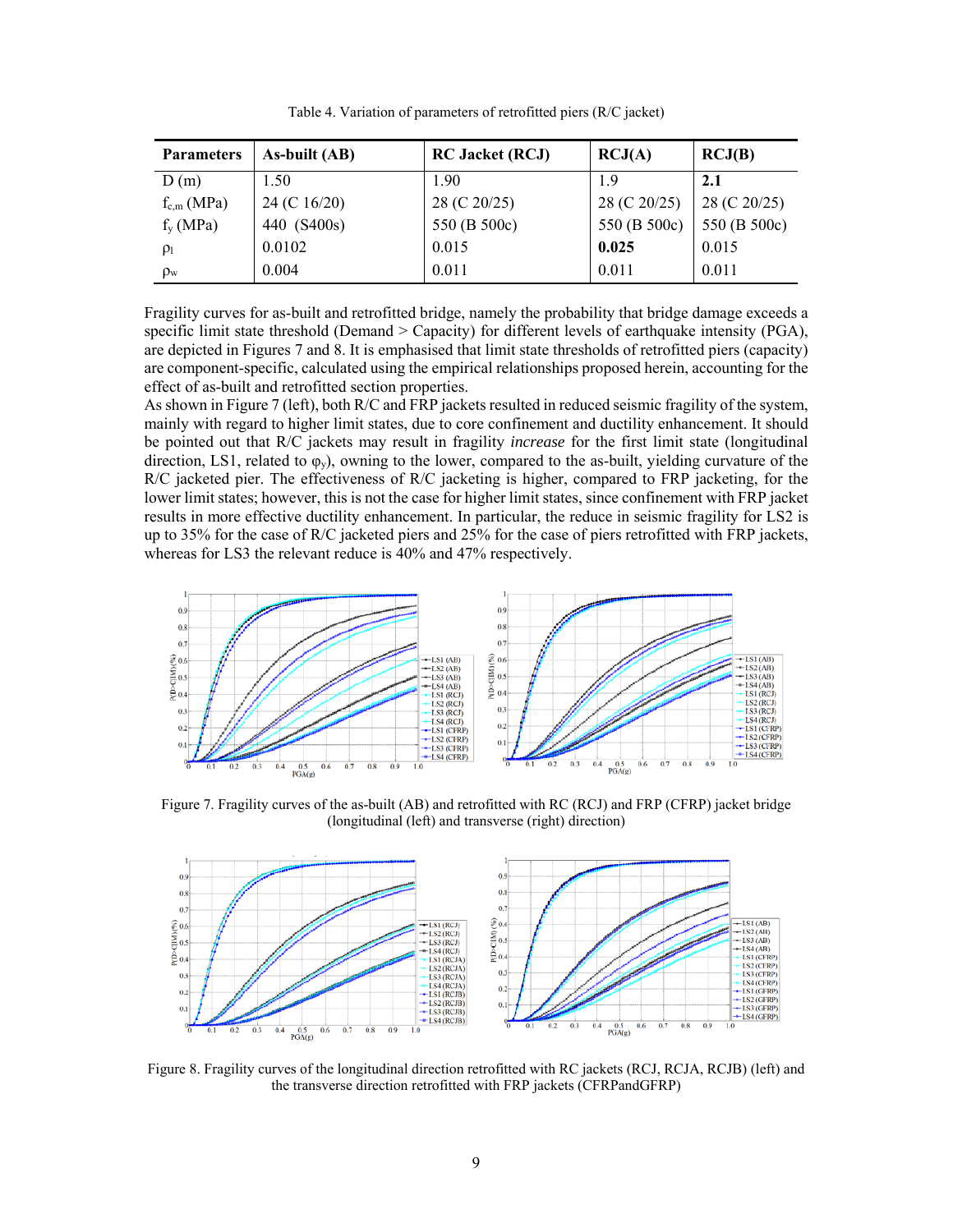Fragility analysis results for the case study retrofitted bridge, indicated that both increase in longitudinal reinforcement ratio and jacket thickness resulted in reduced seismic fragility (Figure 8, left). Based on parametric analysis results, the fact that increase in stiffness (jacket thickness) is slightly more effective than increase in strength (reinforcement ratio) for seismic fragility reduction was outlined. Regarding the case of FRP-jacketed piers (Figure 8, right) and their effect on bridge fragility it should be noted that both CFRP and GFRP resulted in reduced fragility, mainly for higher limit states. However, retrofit with CFRPs was in general more effective, regarding seismic fragility reduction for all limit states considered, compared to GFRPs.

The conclusions reached and presented above, could be used for selection of the optimum retrofit measure for the bridge type considered. However, it should be stressed that the optimum selection should be additionally related to the target performance level, as depicted in Figure 9.



Figure 9. Optimum selection of retrofit measure according to the selected performance level

In order to highlight the effect of component-specific limit state thresholds on fragility analysis of retrofitted (with R/C and FRP jackets) bridges, fragility curves were derived for the limit states considered (LS1-LS4), based on the proposed component-based methodology and on HAZUS recommendations (limit state thresholds proposed by Mander and Basöz, 1999). As depicted in Figure 10, for both cases (R/C and FRP jacket), HAZUS was found to underestimate the failure probability for the first two limit states, rendering the results unconservative. However, it should be noted that fragility curves for higher limit states, calculated according to HAZUS recommendations are in good agreement with the corresponding curves derived according to the proposed methodology.



Figure 10. Fragility curves of the bridge piers retrofitted with RC (left) and CFRP (right) jackets considering component-based limit state thresholds according to the proposed methodology (RCJ, CFRP) and HAZUS recommendations (RCJH, CFRPH)

**6. CONCLUSIONS**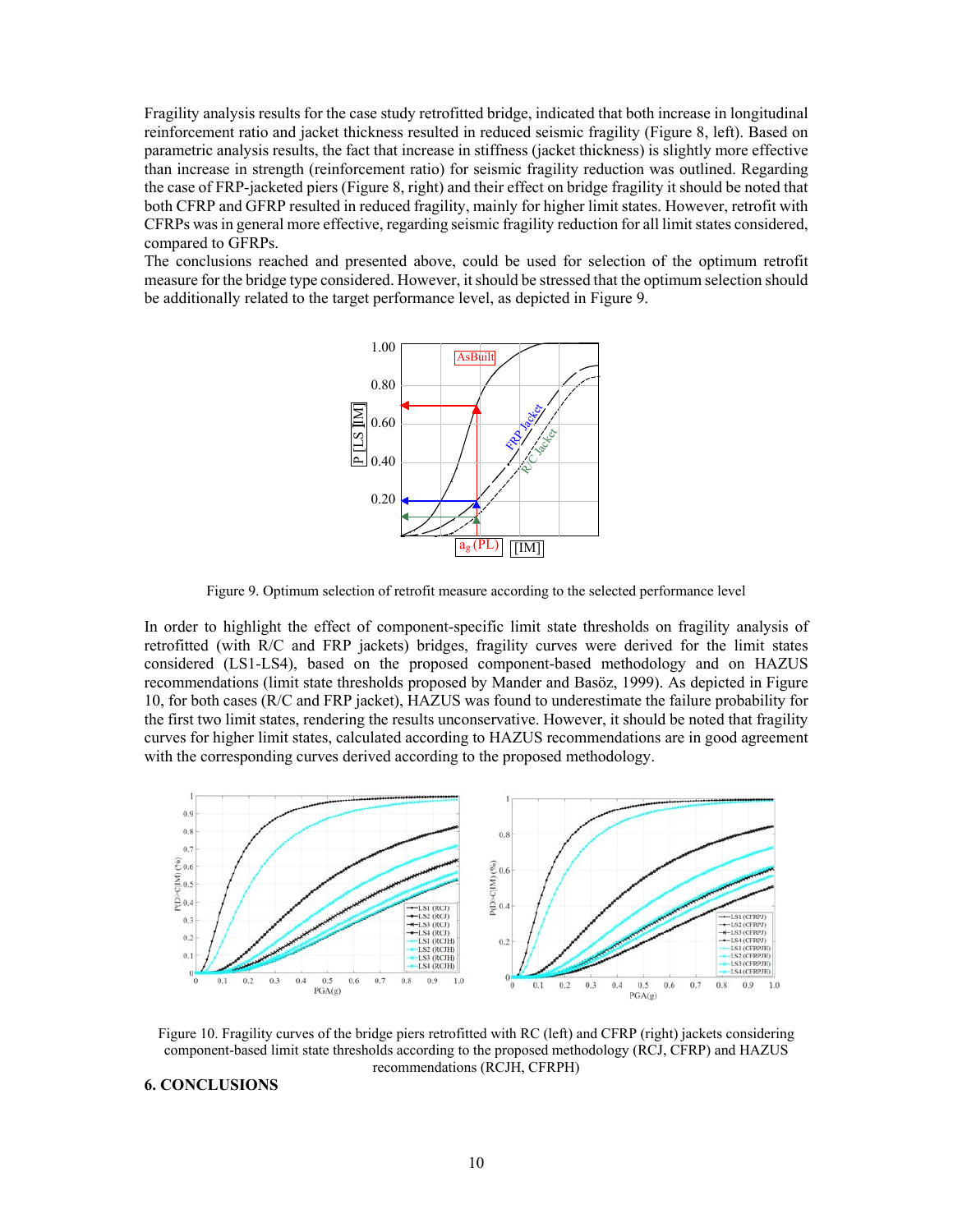The present study highlighted the effect of component-specific limit state definition in fragility analysis of retrofitted bridges and provided insight into the effect of varying retrofit measure properties on bridge fragility, the optimum selection of retrofit measure, and comparison with HAZUS recommendations. The main conclusions reached are summarised below:

- Pier jacketing (R/C or FRP) results in seismic fragility reduction for higher limit states and both bridge directions, owning to core confinement and the increase in ultimate concrete strain ( $\varepsilon_{cu}$ ).
- R/C jackets may result in fragility increase for the first limit state (LS1, related to  $\varphi_y$ ), owning to the lower, compared to the as-built, yielding curvature of the R/C jacketed pier.
- Retrofit with R/C jackets is more effective, compared to FRP wrapping, for fragility reduction in LS2 and LS3; however, this is not the case for the upper limit states. The latter is mainly due to the fact that confinement with FRP jacket results in more effective ductility enhancement.
- For both cases (R/C and FRP jacket), derived fragility curves according to HAZUS were found to underestimate the failure probability for the first two limit states, rendering the results unconservative; however, the match was satisfactory for the two higher limit states.

## **7. ACKNOWLEDGEMENTS**

This research has been co-financed by the European Union (European Social Fund – ESF) and Greek national funds through the Operational Programme "Education and Lifelong Learning" of the National Strategic Reference Framework (NSRF) – Research Funding Program: ARISTEIA II: Reinforcement of the interdisciplinary and/or interinstitutional research and innovation.

#### **8. REFERENCES**

Biskinis D, Fardis M N (2013). Models for FRP-wrapped rectangular RC columns with continuous or lap-spliced bars under cyclic lateral loading. *Engineering Structures*, 57: 199–212.

Gkatzogias K., Kappos A. (2015). Performance-based seismic design of concrete bridges. *SECED 2015 Conference: Earthquake Risk and Engineering towards a Resilient World*. Cambridge, UK.

Kim S.-H., Shinozuka M. (2004). Development of fragility curves of bridges retrofitted by column jacketing. *Probabilistic Engineering Mechanics*, 19(1-2): 105–112.

Lu Y, Gu X, Guan J. (2005). Probabilistic Drift Limits and Performance Evaluation of Reinforced Concrete Columns. *Journal of Structural Engineering, ASCE*, 131(6): 966–978.

Mander J, Basöz N. (1999). *Enhanchement of the Highway Transportation Lifeline Module in HAZUS*. Final Pre-Publication Draft (#7) prepared for National Institute of Building Sciences (NIBS).

Mirmiran A, Shahawy M. (1997). Behavior of Concrete Columns Confined by Fiber Composites. *Journal of Structural Engineering, ASCE*, 123(5): 583–590.

Nielson BG (2005). Analytical Fragility Curves for Highway Bridges in Moderate Seismic Zones Analytical Fragility Curves for Highway Bridges in Moderate Seismic Zones. *PhD Thesis*, Georgia Institute of Technology, Atlanta

Ong KCG, Kog, YC, Yu, CH, Sreekanth, APV (2004). Jacketing of reinforced concrete columns subjected to axial load. *Magazine of Concrete Research*, 56(2), 89–98.

Padgett JE, DesRoches R (2009). Retrofitted Bridge Fragility Analysis for Typical Classes of Multispan Bridges. *Earthquake Spectra*, 25(1):117-141.

Sheikh N, Legeron F (2010). Seismic performance-based design of bridges with quantitative local performance criteria. *2nd International Structures Speciality Conference*. Winnipeg, Manitoba.

Stefanidou SP (2016). Structure-specific Fragility Curves for As-Built and Retrofitted Bridges. *PhD Thesis*, Aristotle University of Thessaloniki.

Stefanidou SP, Kappos AJ (2013). Optimum Selection Of Retrofit Measures For R/C Bridges Using Fragility Curves. *4th ECCOMMAS Thematic Conference on Computational Methods in Structural Dynamics and Earthquake Engineering*. Kos Island, Greece.